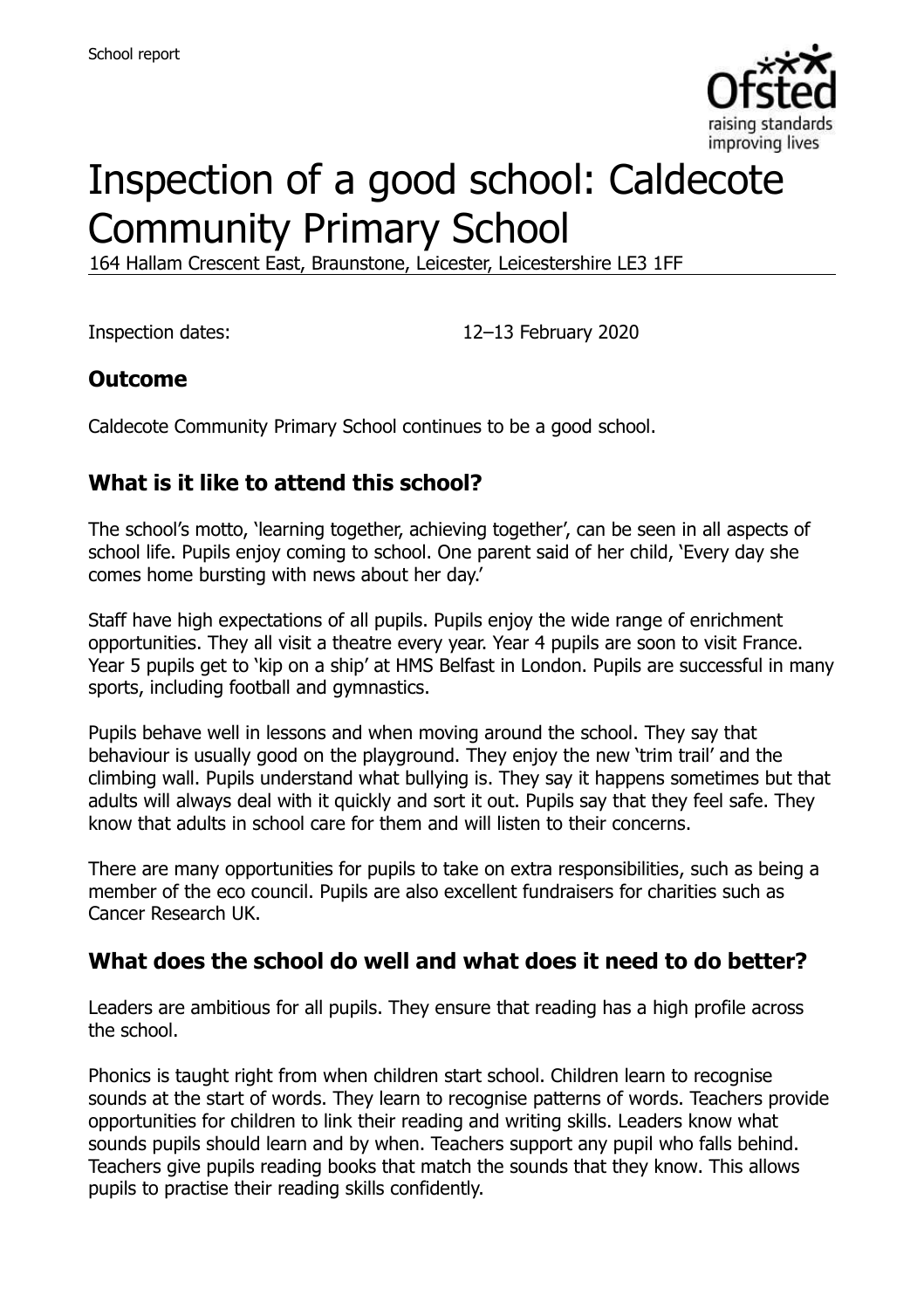

Pupils enjoy reading. Staff encourage pupils to read regularly at home. They choose books carefully so that pupils are introduced to new authors. One pupil said, 'Reading is like going on an adventure.' Pupils enjoy hearing adults read to them in class. They vote for which books they want adults to read.

Pupils often read in small groups with their teacher. Sometimes pupils who are not working with the teacher do not fully understand the activity that they have been set. This means that they do not always achieve what they should. Leaders are working with staff to improve this aspect of their work.

Leaders have improved the way that many subjects are planned and taught. They identify what they want pupils to know and remember. Teachers plan activities carefully and support pupils to develop the knowledge and skills that they expect for their age. Pupils, including those with special educational needs and/or disabilities (SEND), achieve well.

In a few subjects, the curriculum is not as well organised. Leaders have begun to develop plans so that teachers know what pupils should learn and when. For example, in history and computing pupils learn new content in a logical order. Pupils talk enthusiastically about what they have learned. Year 1 pupils proudly shared with me the audiobook that they had made in their computing lesson. Leaders provide training for staff to develop their subject knowledge and their confidence in teaching these subjects.

Pupils are polite and helpful. They respond well to questions in class. They display a love of learning. In the early years, children's positive attitudes and behaviour help them to learn well. Children in the Nursery class were excited to find worms in their outdoor area. They counted and described them. One child said the worms felt 'slimy'. Adults encourage children to share their ideas at every opportunity.

The promotion of pupils' personal development is very important at this school. Pupils take part in a wide range of enrichment activities and clubs. The annual science fair allows Year 6 pupils to showcase their learning to other pupils and to parents. Leaders invite scientists into school to talk to pupils about their careers. This encourages pupils to consider their choices for the future. Pupils find out about, and celebrate, different faiths and cultures. They say they are encouraged to respect everyone.

Staff work well together as a team. They are proud of working at the school. They appreciate leaders' support for their well-being and workload. They told us that the school is well led. Governors provide regular challenge to leaders. Parents are supportive of the school. They have many opportunities to find out what their children are learning and how they can help at home.

# **Safeguarding**

The arrangements for safeguarding are effective.

The strong safeguarding culture is evident in all aspects of school life. Staff and governors receive regular training. As a result, staff know what signs to look out for and who to tell if they have any concerns. Leaders follow up these concerns quickly and effectively.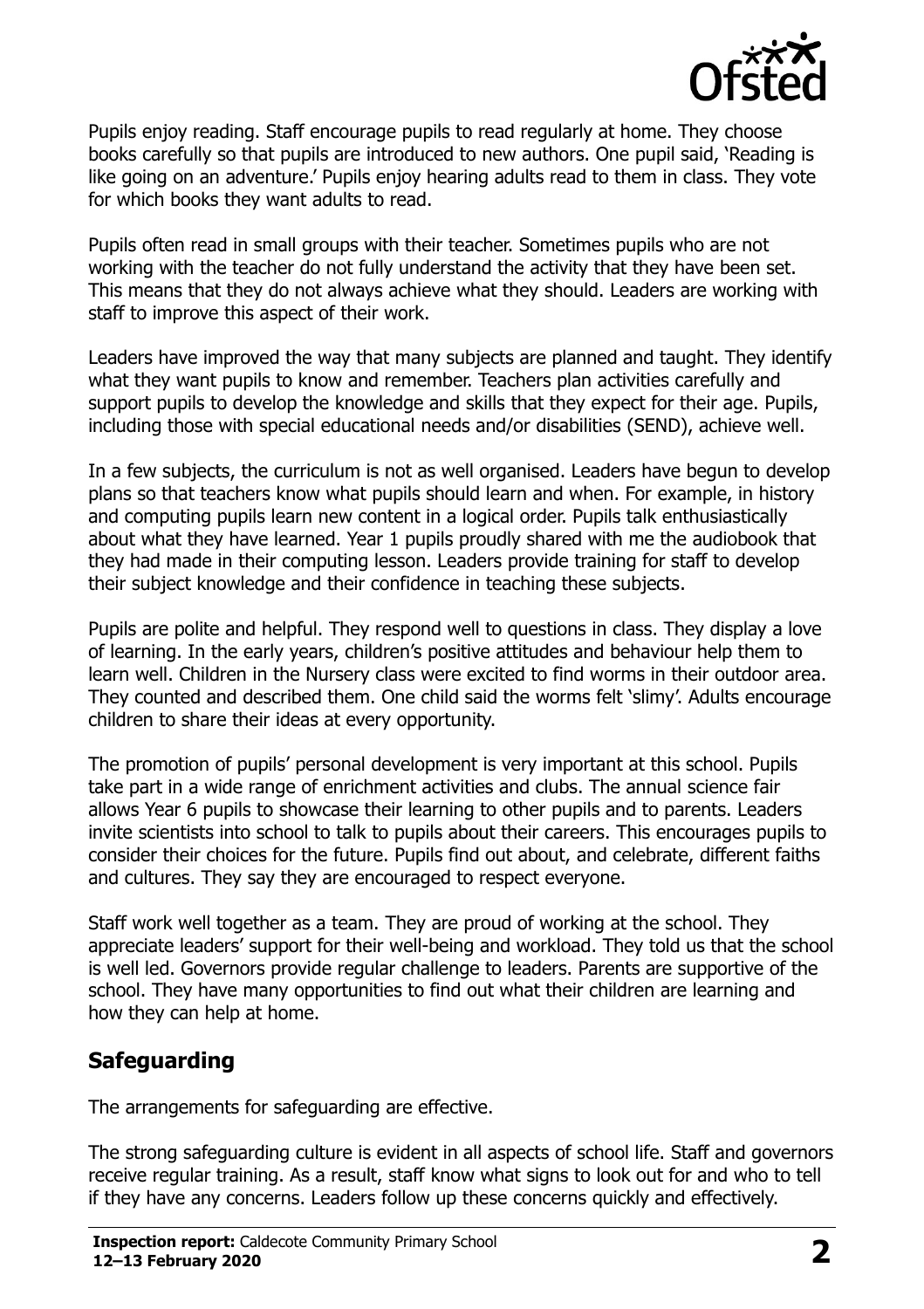

Safeguarding records, including the single central record of pre-employment checks, are well maintained.

Pupils learn how to keep themselves safe in a range of situations. They were able to give us specific examples of what they should, and should not, do online.

# **What does the school need to do to improve?**

# **(Information for the school and appropriate authority)**

- $\blacksquare$  In most subjects, leaders have ensured that the curriculum is planned well. A few subjects are not yet planned and sequenced well enough. When this is the case, pupils do not remember their previous learning so that they can use it when learning new concepts. Leaders should ensure that the curriculum in each subject is planned to build subject knowledge and vocabulary topic by topic, year on year.
- Sometimes teachers do not explain reading activities clearly enough to pupils. This means that pupils do not understand the activity fully and this hampers them from completing it successfully. Leaders need to ensure that teachers plan, and explain, reading activities that help pupils to develop their knowledge and skills.

### **Background**

When we have judged a school to be good, we will then normally go into the school about once every four years to confirm that the school remains good. This is called a section 8 inspection of a good school or non-exempt outstanding school. We do not give graded judgements on a section 8 inspection. However, if we find some evidence that the school could now be better than good or that standards may be declining, then the next inspection will be a section 5 inspection. Usually this is within one to two years of the date of the section 8 inspection. If we have serious concerns about safeguarding, behaviour or the quality of education, we will convert the section 8 inspection to a section 5 inspection immediately.

This is the first section 8 inspection since we judged the school to be good on 17–18 May 2016.

#### **How can I feed back my views?**

You can use [Ofsted Parent View](https://parentview.ofsted.gov.uk/) to give Ofsted your opinion on your child's school, or to find out what other parents and carers think. We use Ofsted Parent View information when deciding which schools to inspect, when to inspect them and as part of their inspection.

The Department for Education has further quidance on how to complain about a school. If you are the school and you are not happy with the inspection or the report, you can [complain to Ofsted.](https://www.gov.uk/complain-ofsted-report)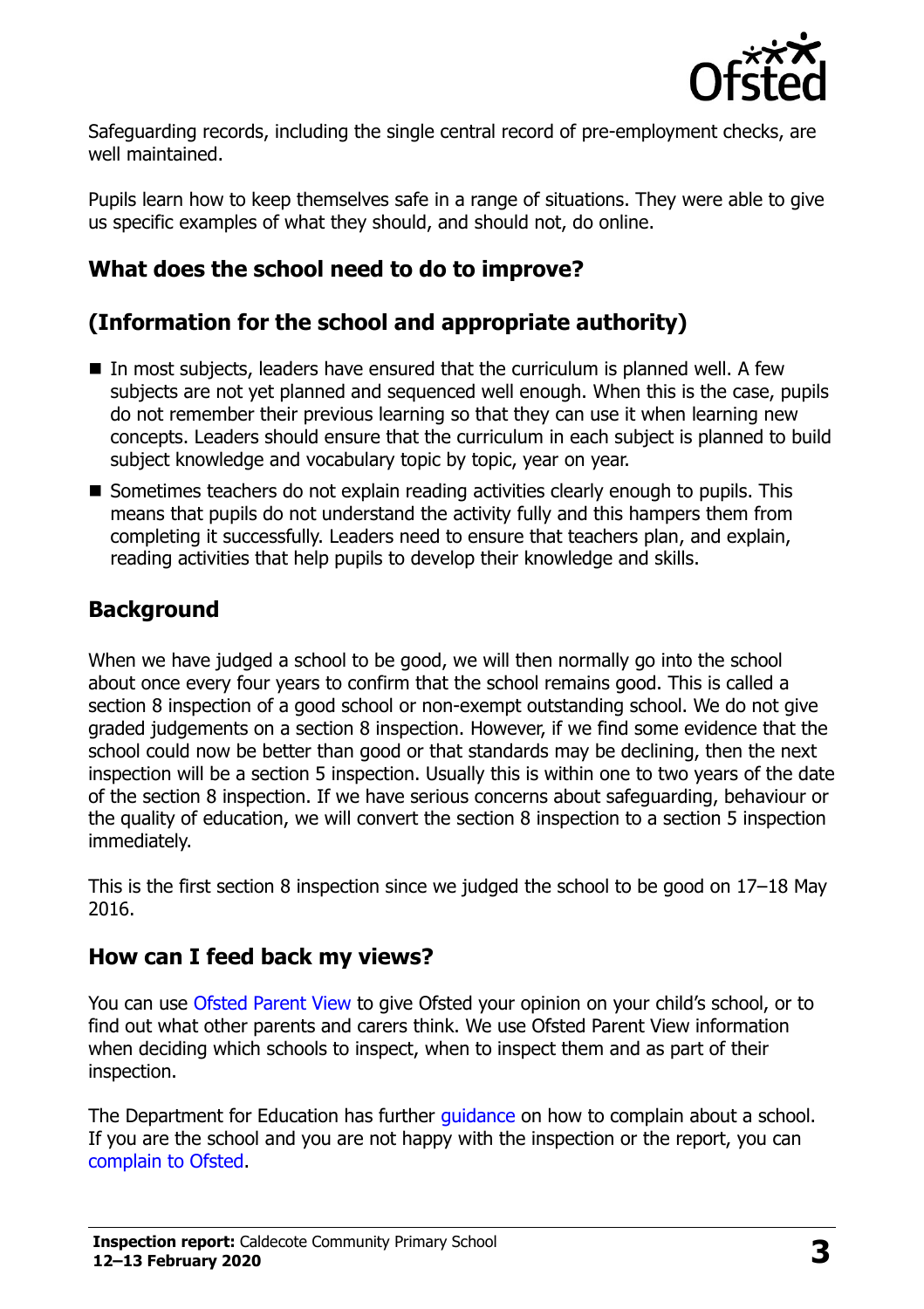

# **Further information**

You can search for [published performance information](http://www.compare-school-performance.service.gov.uk/) about the school.

In the report, '[disadvantaged pupils](http://www.gov.uk/guidance/pupil-premium-information-for-schools-and-alternative-provision-settings)' refers to those pupils who attract government pupil premium funding: pupils claiming free school meals at any point in the last six years and pupils in care or who left care through adoption or another formal route.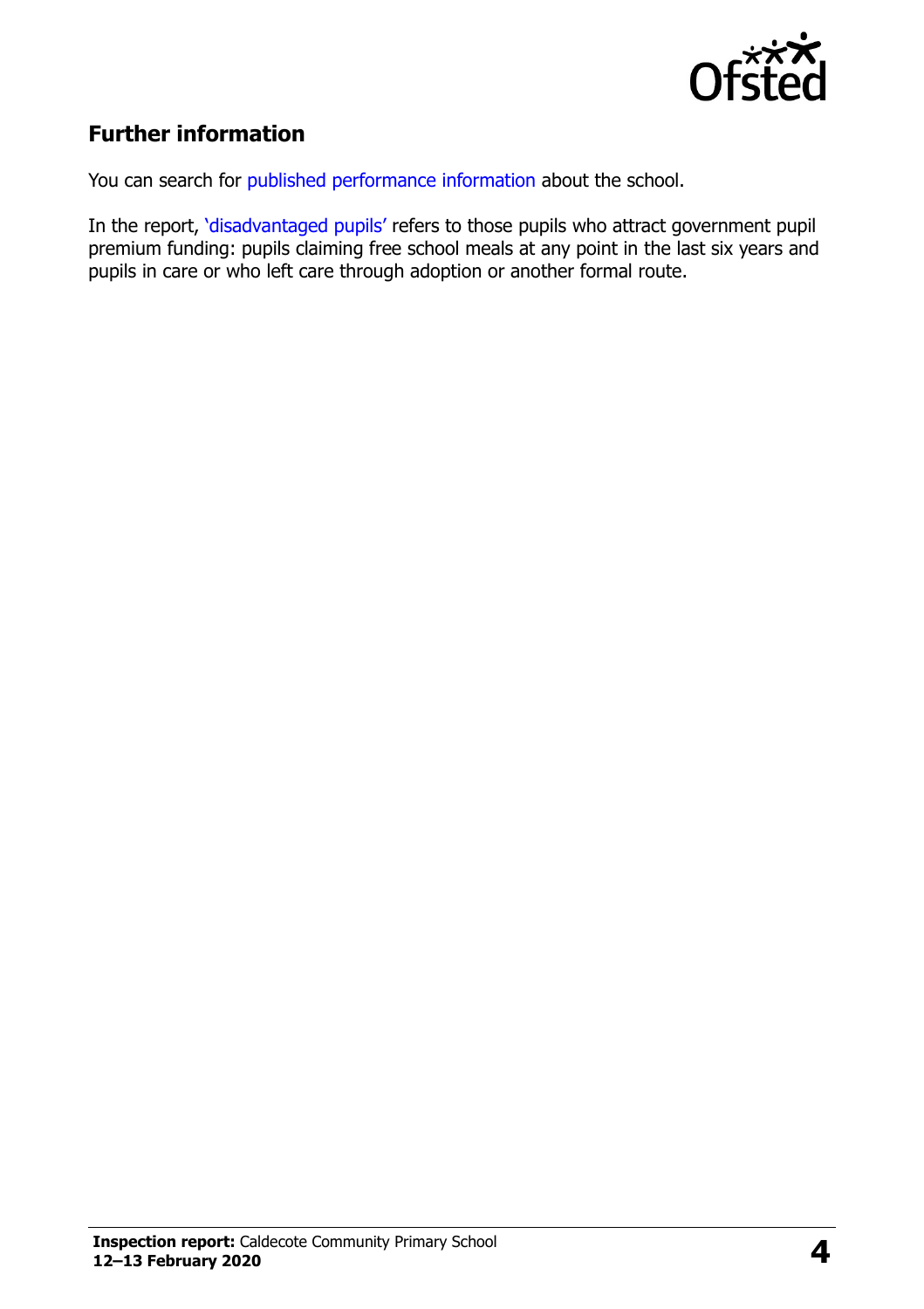

### **School details**

| Unique reference number             | 132211                         |
|-------------------------------------|--------------------------------|
| <b>Local authority</b>              | Leicester                      |
| <b>Inspection number</b>            | 10121281                       |
| <b>Type of school</b>               | Primary                        |
| <b>School category</b>              | Maintained                     |
| Age range of pupils                 | 3 to 11                        |
| <b>Gender of pupils</b>             | Mixed                          |
| Number of pupils on the school roll | 612                            |
| <b>Appropriate authority</b>        | The governing body             |
| <b>Chair of governing body</b>      | <b>William Morris</b>          |
| <b>Headteacher</b>                  | <b>Mathew Alcock</b>           |
| Website                             | www.caldecote.leicester.sch.uk |
| Date of previous inspection         | 17-18 May 2016                 |

# **Information about this school**

■ Caldecote Community Primary is a large school which has Nursery provision in the mornings and afternoons. Forty-nine children attend over both sessions.

#### **Information about this inspection**

- We met with the headteacher and the deputy headteacher. We also met with the coordinator for the provision for pupils with SEND, the early years leader and the subject leaders for mathematics and science.
- We met with members of the governing body. We also spoke with a representative of the local authority by telephone.
- We did deep dives in these subjects: reading, history and computing. We met with subject leaders, visited lessons, spoke with teachers, met with pupils and looked at pupils' workbooks. We also listened to pupils reading.
- We spoke with pupils and observed their behaviour around school. We also visited the breakfast club.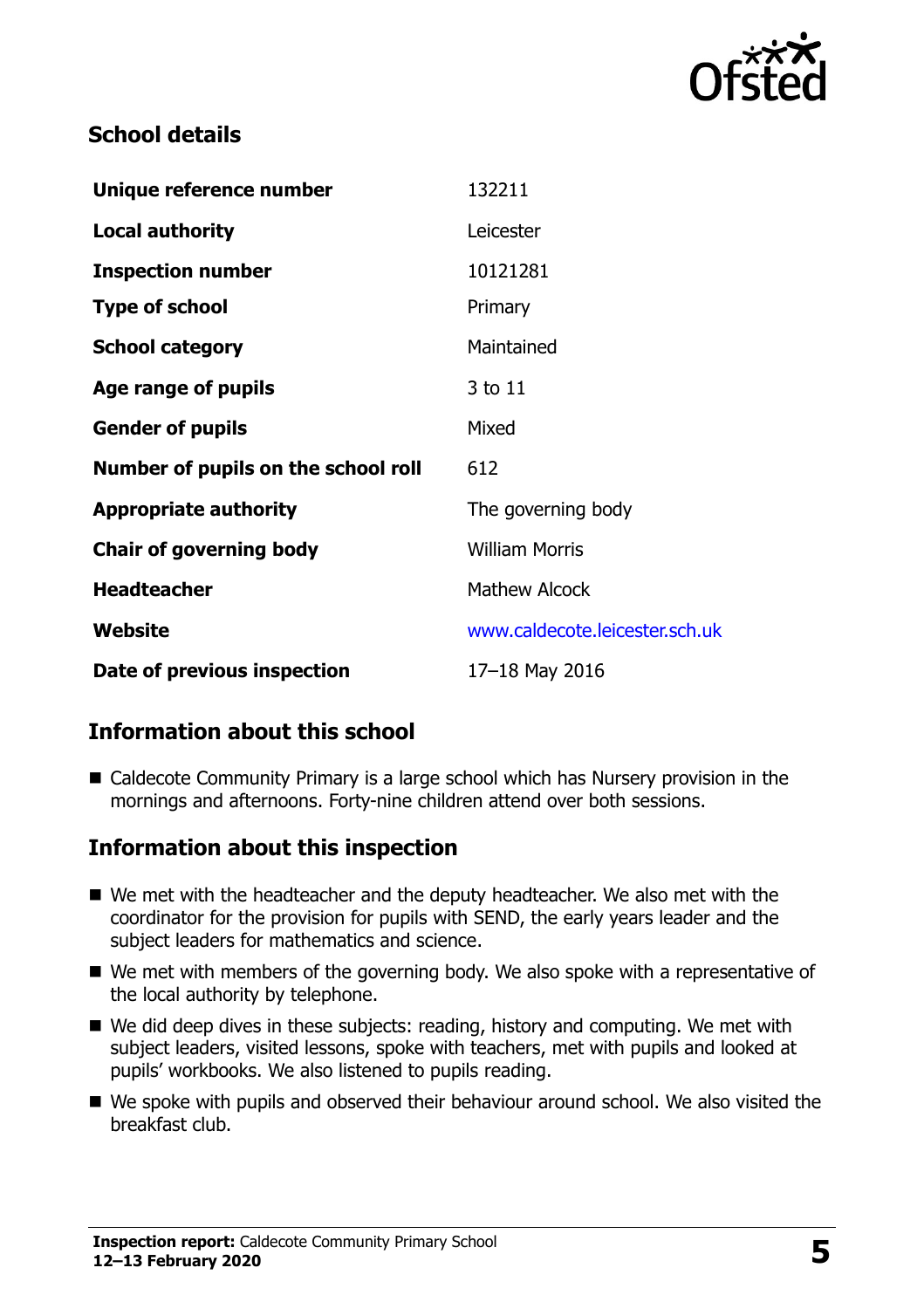

- We reviewed a range of documentation, including leaders' plans for improvement, an evaluation of the school's effectiveness and information relating to safeguarding, behaviour and attendance.
- We considered the five written responses to Ofsted Parent View, Ofsted's online questionnaire. We also took account of the 44 responses to the staff questionnaire and the 12 responses to the pupil survey.

#### **Inspection team**

Joanne Sanchez-Thompson, lead inspector Ofsted Inspector

Jane Moore **Ofsted Inspector**